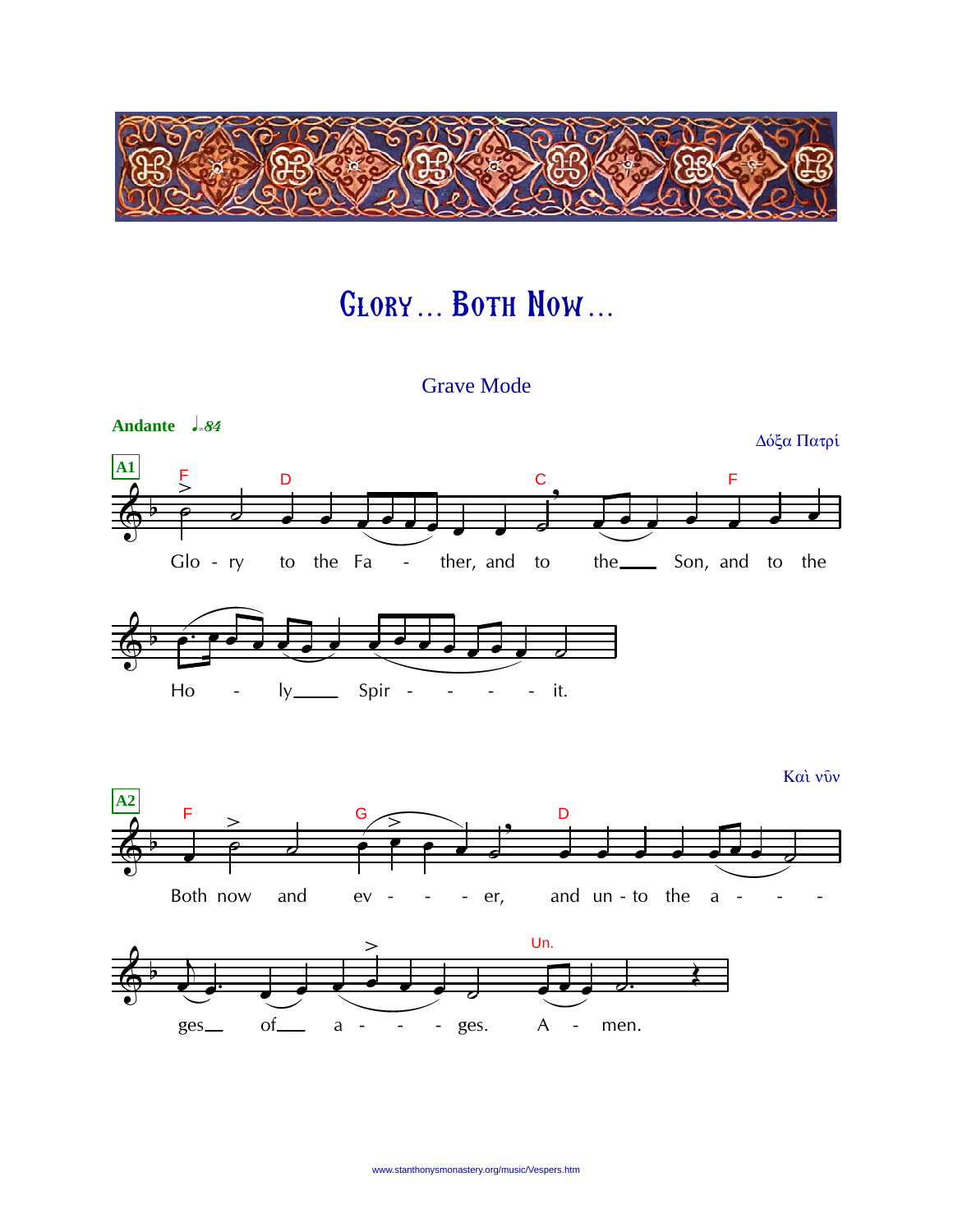**Alternate Melodies**